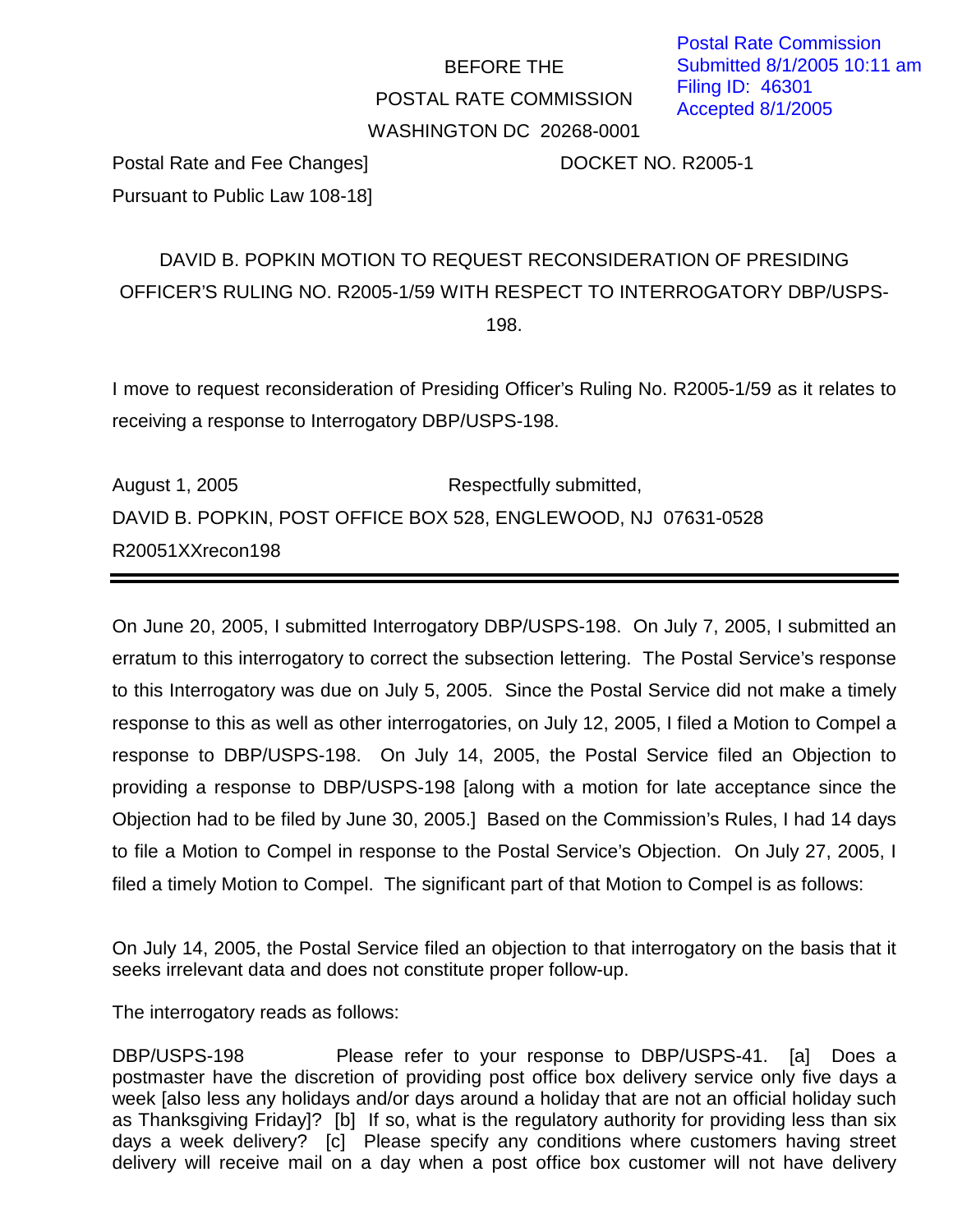service. [d] If six days a week delivery service is required [other than official holidays] must the post office place incoming mail into the boxes? [d] If six days a week delivery service is required [other than official holidays] must the post office provide access to the post office box at a time after which Saturday's incoming mail has been placed into the post office box? [d] If six days a week delivery service is required [other than official holidays] must the post office make arrangements to allow for post office box customers to have the ability on Saturday to pick up accountable mail and articles that are too large for the box?

Interrogatory DBP/USPS-198 was filed to follow-up on Interrogatory DBP/USPS-41. Interrogatory DBP/USPS-41 was filed on April 29, 2005 and a response was due 14 days later on May 13, 2005. On May 17, 2005, I filed a Motion to Compel a response to a number of interrogatories including DBP/USPS-41. On May 24, 2005, the Postal Service filed an Opposition to that Motion to Compel and stated in footnote 1 that responses to interrogatory 41 was forthcoming. Presiding Officer's Ruling No. R2005-1/19 issued on June 7, 2005, granted my Motion to Compel a response to interrogatory DBP/USPS-41.

The Postal Service did not respond to interrogatory DBP/USPS-41 until June 17, 2005, some 49 days after it was filed and 35 days after a response was due under the Commission's Rules. Furthermore, the response was made ten days after the Presiding Officer's Ruling or three days after the time imposed by Commission's Rule 26[e].

Unfortunately, it appears that there is no real incentive for the Postal Service to respond to interrogatories in a timely manner. In effect, it appears that there is an incentive for the Postal Service to file their responses late as a litigation strategy. About a week or so ago, I did a quick evaluation of my interrogatories and found that at that point in time approximately 30% of them had not been responded to on time. The only problem is that as a participant in this Docket, it appears that I have the option to either receive a response on time or to receive it late. Not allowing the Postal Service to file a late response is obviously not the solution. If the "shoe was on the other foot" and I was the one requesting to file a late document, the Postal Service could object and keep me from filing a particular document to my detriment.

Participants who have interrogatories to file may file on any relevant topic so long as it is prior to the cutoff date. Once the cutoff date has passed, participants are limited by Commission Rule 26[a] to those interrogatories that follow-up to clarify or elaborate on the answer to a previous interrogatory. The apparent problem arises on those follow-ups that a reasonable person would agree were "triggered" by the original response but which the Postal Service might claim was not a logical next step in consideration of the issue.

Unfortunately, because of the extremely late filing of the original response to interrogatory DBP/USPS-41, DBP/USPS-198 must be considered under the rules for follow-up interrogatories. Had they filed the response on time, or even "less late" then they did, it would have been possible to file the interrogatory without consideration of the follow-up rules.

The response to DBP/USPS-41 indicated that the local postmaster had the discretion, when no one was on duty, to allow access to post office lobbies for access to Post Office boxes and self-service equipment. The allowance of a local postmaster to have the discretion to not provide access to a post office lobby on a Saturday leads to the necessity to clarify and elaborate on that response to determine how the exercising of that discretion would relate to the provision of post office box service only five days a week rather than what appears to be the country-wide norm of six days a week. This is certainly a most logical step in consideration of the issue.